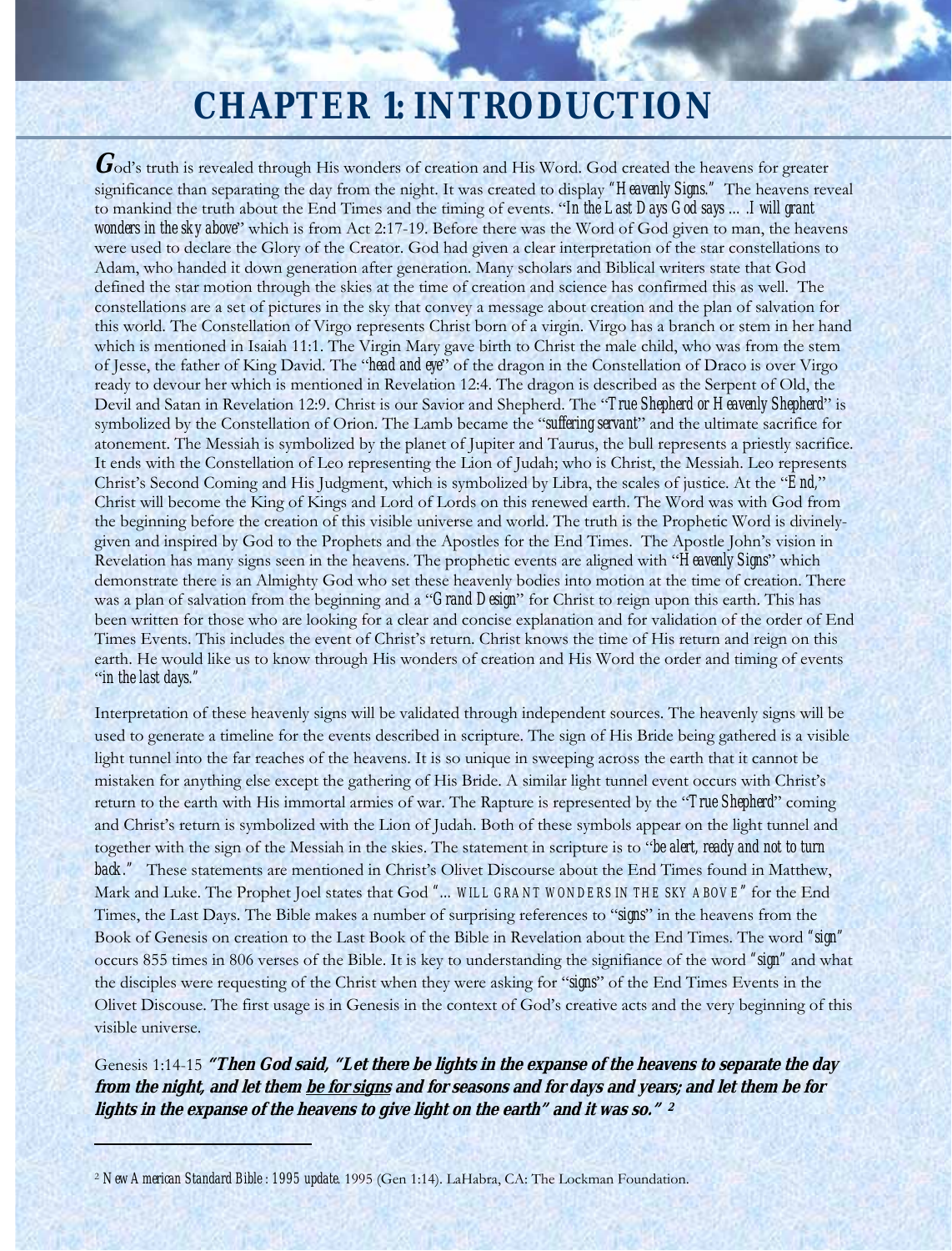It states that the heavens were created to be used for "*signs*." The sun, moon and stars, which include planets, were in the divine scheme of things, intended to be "*for signs and for seasons*". The final usage is in Revelation 12 and 15. It is referred to as a "*great sign*" in the heavens because it symbolizes God's chosen people, Israel. It is used in the context of Christ's birth on this earth. It is a sign of Israel and its twelve tribes, which includes the sun and the moon with the crown of stars, known as the Pleiades star cluster.

#### Revelation 12:1 **"A great sign appeared in heaven: a woman clothed with the sun, and the moon under her feet, and on her head a crown of twelve stars;" <sup>3</sup>**

#### .Psalms 147:4 "**He counts the number of the stars; He gives names to all of them." <sup>4</sup>**

We know through scripture God has named all the heavenly bodies. God's naming goes on to the present time; even though he uses man to do this. As an example is the dwarf planet Ceres, which was named in 2006, once it was determined not to be an asteroid, but a true planet.

**Ceres** *is the smallest dwarf planet in the inner Solar System. Goddess of the seasons; Demeter Ceres means* **"Earth Mother".** *Ceres' name may derive from the hypothetical Proto-Indo-European root \*ker, meaning "to grow", which is also a possible root for many English words, such as "create", "cereal", "grow", "kernel", "corn", and "increase". Roman etymologists thought "ceres" was derived from the Latin verb gerere,* **to bear,** *or* **bring forth***.* 

The planet of "*Ceres*" was seen in the sky above Bethlehem during the Birth of Christ our Lord; and it is the last object in the heavenly cluster to come down to earth as part of the Bethlehem Star. The choice by man of the name "Ceres" was not based upon the fact that it was associated with the Birth of Christ by a virgin. Ceres has the meaning of *"to bear", or "bring forth"* from an "*Earth Mother*." How appropriate it is to Christ's birth. Both the Old and New Testaments assume what happens in the heavens matter and are given by God as signs of events on the earth. We should follow the guidance and counsel of the Bible on the use of signs. Astrology assumes that the stars are the direct cause of earthly events**.** The Bible lets us know that they are to be used as messages about earthly events either in the past or in the future**.** It may be useful to think of them as *Road Signs and Warnings*. There is a distinct difference between a sign and considering them as an active agent.



*The Pleiades star cluster – Crown of Authority (NASA)* 

#### **Job 9:9; 38:31-33**

**9:9 "Who makes the Bear, Orion and the Pleiades, and the chambers of the south;"** 

- **38:31 "Can you bind the chains of the Pleiades, or loose the cords of Orion"?**
- **38:32 "Can you lead forth a constellation in its season, and guide the Bear with her satellites"?**
- **rule over the earth"? 38:33 "Do you know the ordinances of the heavens, or fix their**

<sup>3</sup> *New American Standard Bible : 1995 update*. 1995 (Rev 12:1). LaHabra, CA: The Lockman Foundation.

<sup>4</sup> *New American Standard Bible : 1995 update*. 1995 (Psalms 147:4). LaHabra, CA: The Lockman Foundation.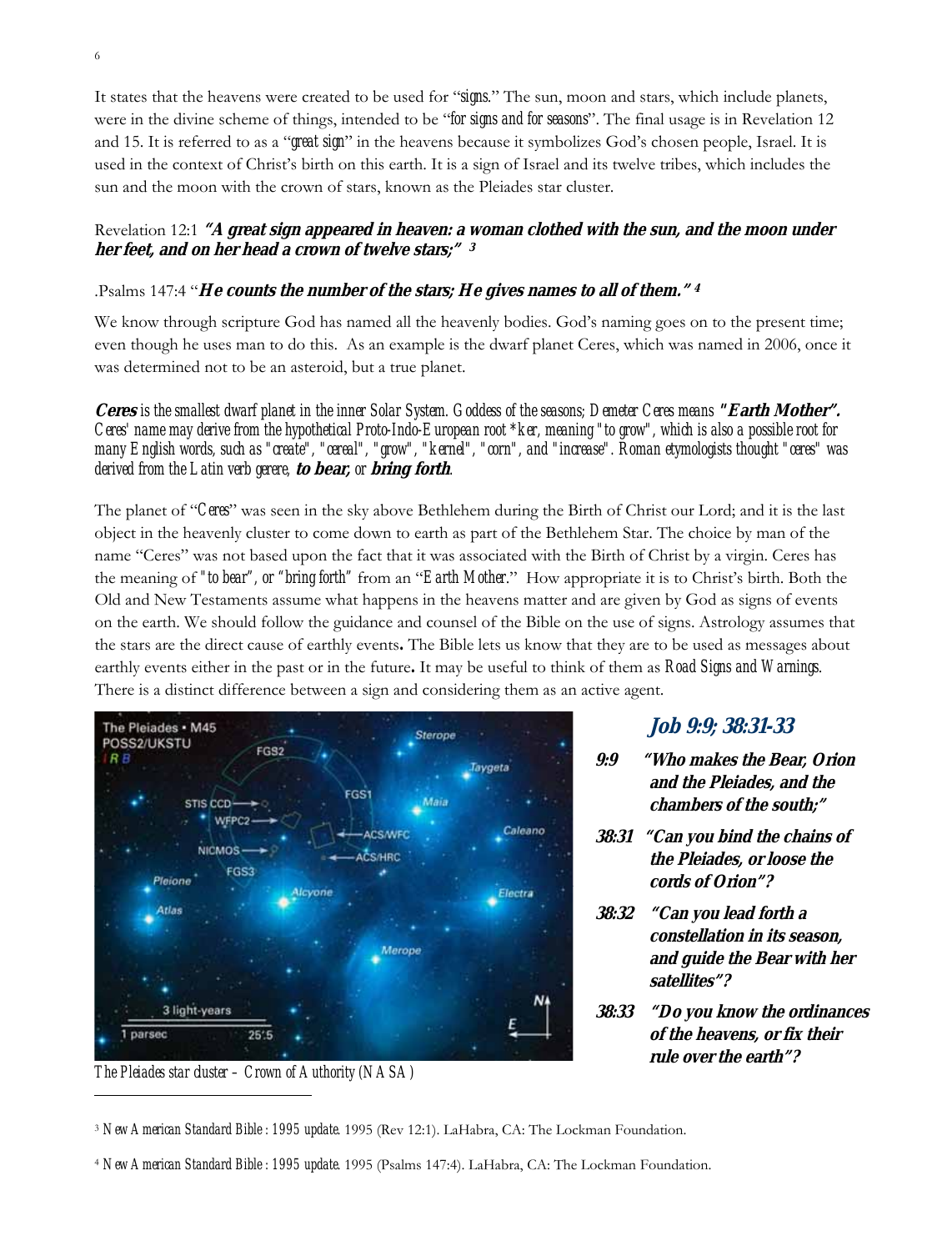Christ said in Luke 21:25 "*There will be signs in sun and moon and stars, and on the earth….."* This will occur during the End Times. We shall use ancient interpretation for planetary signs and their meaning, and use Biblical text wherever it is possible to explain the heavenly events as seen in the skies. Independent of the language (*Hebrew, Arabic or English*) names given to these heavenly bodies and their meaning should stay the same. God's naming of the stars also includes naming the constellations and their star clusters as is seen in the Book of Job.

# **Stars and Constellations**

Most scholars believe the Book of Job is one of the oldest manuscripts of text ever written. In the Bible, it predates the time of Abraham and the founding of the Jewish nation of Israel. Isn't it intriguing to find this oldest book is written about the stars and the constellations? It states that God himself put them in their place in the heavens. It also references the same constellations we know today by their names. Other than the Bible, there are ancient literatures *(Babylonian*) which appear to support the names as well. It appears the star configuration of the constellations and what they represent may be the oldest surviving text of any language. Does this point to some level of importance and significance to mankind? There must be significance to their names. Some constellation and star names date back to the time of Job in the Bible such as "*Bear*." The Pleiades star cluster was given the Hebrew name הָימִכּ Kimah (*Kymh*) *cluster stars:—Pleiades***5** in Jobs time and is still used today. We will see the Pleiades stars cluster represent a crown of authority as a heavenly sign. Some of today's present names of stars and their meaning were recorded during the ancient times of the Babylonian Empire. A prime example is the Star of Bethlehem. There are many passages which state that God arranged the stars.

## Isaiah 40:26 **"Lift your eyes on high, and see who created all these stars, The One who leads forth their host by number, He calls them all by name. Because of his greatness of His might and the strength of His power, not one of them is missing." <sup>6</sup>**

The first time I understood there was meaning to "*Heavenly Signs*" was with the birth of Christ and how the Magi saw the Star of Bethlehem in the East. The Magi understood that this was a sign of the Messiah, the King, and they came to worship Him and give Him gifts. I wondered how they knew the star represented the King. It was because of the heavenly bodies which made up the Bethlehem Star. It had meaning and significance to the Magi.

JOHANNES KEPLER (1571-1630) paved the way for rediscovery of the Bethlehem Star. He puzzled out the math which drives the heavens. He even used his formula to search for the Bethlehem Star. But unlike us, Kepler had no computer. With software incorporating Kepler's equations, we can animate ancient skies or the future skies over the Middle East with great precision and accuracy.

JOHANNES KEPLER set out to show that a planet would travel in a perfect circular orbit around the sun, called a solar orbit. This presented an easy mathematical model and simple view and beauty of his planetary understanding. Nevertheless, he could not force the mathematical model of circular orbits to align with what was observed in the night skies.

TYCHO BRAHE (1546-1601) made an invitation to Kepler to come to Prague and collaborate in the study of the solar system. At this time, it was poorly understood even after following Newton's work. It was thought, that the planets were "*Wandering Stars*". This was due to the fact that planetary movement across the skies didn't necessarily follow the normal path from east to west of the true stars in the night sky. Planets could retrace their paths in the night sky based upon night time observation. Both men were brilliant and motivated to unravel the mystery of planetary motion. Tycho Brahe died suddenly and Kepler found himself with full access to Brahe's

<sup>5</sup> Thomas, R. L. (1998). *New American Standard Hebrew-Aramaic and Greek dictionaries : Updated edition*. Anaheim: Foundation Publications, Inc.

<sup>6</sup> *New American Standard Bible : 1995 update*. 1995 (Isaiah 40:26). LaHabra, CA: The Lockman Foundation.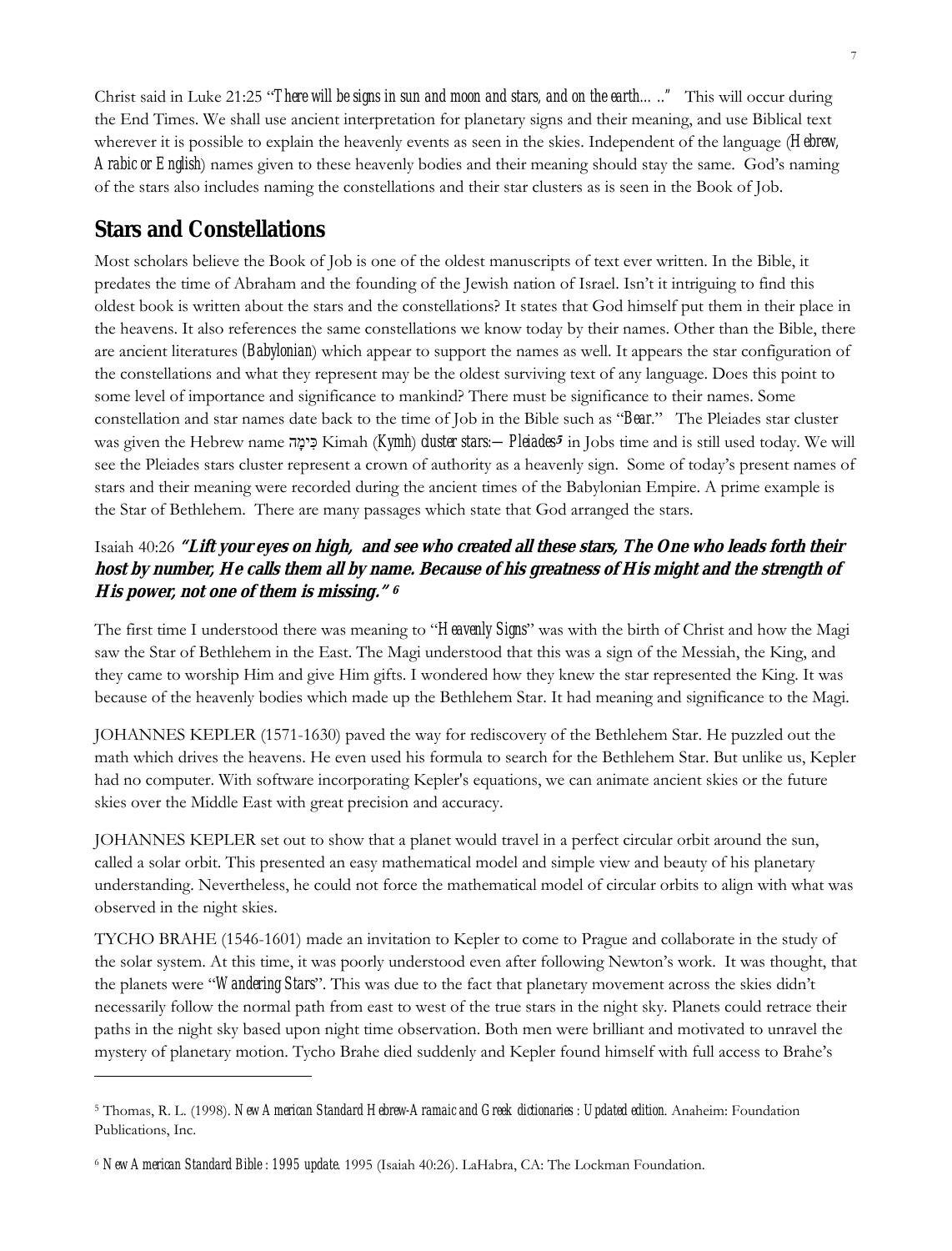library and works, which ended up changing everything going forward from this point. Kepler published his First and Second Law of Planetary Motion in the year 1609. This was followed by Kepler's Third Law, about ten years later. These mathematical law models were so accurate that NASA and other astronomers worldwide use them today. Kepler's laws hold the keys to the heavens. The motion of the planets and the constellations are so unique that they can be used to pinpoint an actual day in the past or in the future with inclusion of the sun and moon even the hour of the day. With software incorporating Kipler's equations, we can model with computers as well as create the observable heavens for future and past heavenly events. All that is needed is to provide a given latitude and longitude of observation on the earth. In minutes the software can reproduce the numerous sky maps by computer hardware, which calculates using these equations. This software can be used to animate the night or daytime skies at any speed in time. This will make years, months, or days pass within a moment of a real time clock. This is what has been used to create the "*Heavenly Signs – Grand Design for the Rapture*" pictures incorporated into this book. This has been done by running computer software called "*Starry Night*" by Simulation Curriculum Corporation.

What is the significance of heavenly bodies? In traditional astrological nomenclature, the stars were divided into "*fixed stars*" (Latin stellæ fixæ), which means the stars and other galactic or intergalactic bodies that are recognized by astronomers and "*wandering stars*" (Greek: πλανήτης αστήρ, planētēs astēr), which we know are the planets of the solar system. The first sets of stars were called "*fixed*" because it was thought they were attached to the firmament, and are the most distant from earth of the heavenly spheres. The fixed star movement across the sky is very predictable based upon their relationship to other stars and typically rise from the east and go down in the west much like the sun. The "*Image of Darkness*" shown below has a number of significant signs. One of those signs is the Pleiades star cluster marked in white as "*Pleiades: Crown*" which represents, a crown of authority, independent of its name Seven Sisters, Pleiades or הָימִכּ. This is the eclipse of the sun with Mars, Mercury, and the moon, which radiates sunlight upward and not onto the earth. Jupiter and Orion are just above the treetops. Jupiter symbolizes the Messiah and Orion represents the "*True Shepherd."* Is this the sign in the sky of the "*Son of Man*" that is mention by Christ in Matthew 24:30? During the creation of the heavens and earth, God has put signs into the heavens for us to see and interpret. We will first take a look at the significance of the moon. Total solar eclipses are considered a bad omen for the nations. While blood moons are an omen for the Jewish people and the nation of Israel and is recognized by today's world in which we live as well as in ancient times.



*June 2393 Image of Darkness - Sunrise, the sun eclipsed by Mars, Mercury and the moon*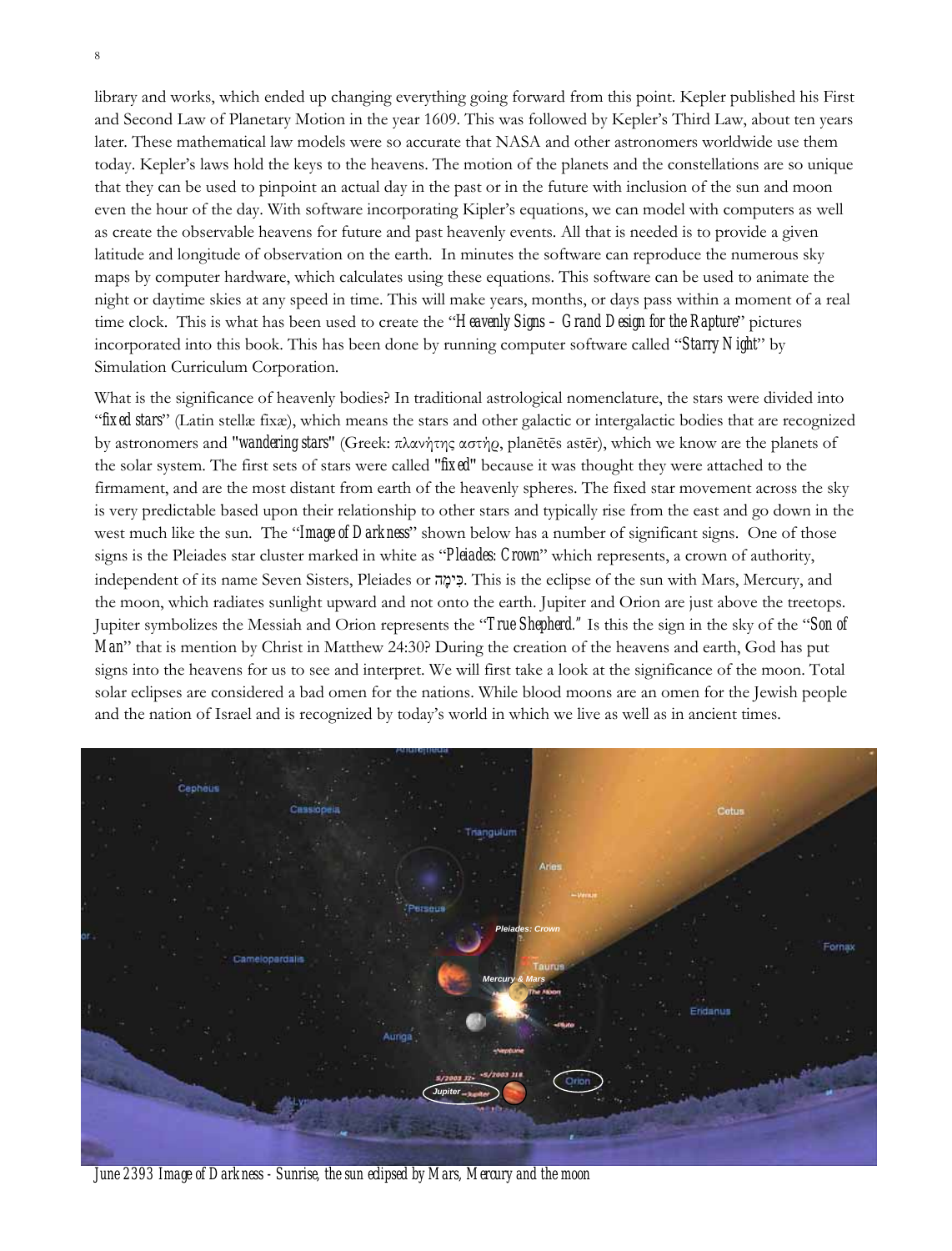There are three sets of blood moons or lunar eclipses that corresponded to significant events in the past. The Spanish Inquisition's final year 1492 when the Alhambra Decree ordered all remaining Jews who would not convert to Christianity to leave Spain. The Israeli 1948 War of Independence and the 1967 Israeli Six-Day War had back-to-back blood red moons occur on the first day of Passover and Sukkot as well as the following year. The other blood moons were in 162/163 AD, 795/796 AD, 842/843 AD and 860/861 AD. Solar eclipses have been interpreted as bad omens or forewarnings. The ancient Greek historian Herodotus wrote that Thales of Miletus predicted an eclipse that occurred during a war between the Medians and the Lydians. Both sides put down their weapons and declared peace as a result of the eclipse. The Trojan War and the final battle of Iliad occurred during a solar eclipse on June 11, 1312 BC. Numerous historical wars have occurred during a total solar eclipse. There are a maximum of seven eclipses that can occur in any year. It is interesting to find that the size of the moon and the distance from the sun allows for a total eclipse to occur. This tells of an intelligent designer, the Creator of this world. Therefore, the sun and moon must have some importance as a sign in the heavens.



*Total Solar Eclipse with the moon – Designed by the Creator Red Blood Moon – Lunar Eclipse*

What is meant by God saying "*And I will grant wonders in the sky above*"? The Hebrew word for "*wonder*" is תֵפֹמ mopheth: a wonder, sign, portent – marvel.<sup>7</sup> A "wonder" would be an unusual event in the heavens (you should marvel at *it*) such as: stars changing their relative positions in the same star cluster, or radiant light above the heavens changing direction and then coming down onto the earth during the same day. It is an amazing wonder that God had set the motion of these heavenly bodies at the time of creation to be used as "*signs*." This includes the Bethlehem Star marking the birth of His Son, Jesus Christ in time and in space. This heavenly event showed the Magi the birth of a King. What will be the signs for the End Times? Remember, God has also named all the fixed stars, wandering stars, and constellations in the sky. There must be significance to the names as well as the motion in the heavens given to us as signs. We need to interpret them correctly based upon the meaning given by their names in the heavens above. The Pharisees asked Christ to show them a sign from heaven. Christ responded with the following question "*Do you know how to discern the appearance of the sky, but cannot discern the signs of the times"* from Matthew 16:3. They were not like the Magi, who understood a heavenly sign of the Messiah, the King given at Christ's birth. The sign was so effective that they made a long journey to worship the King with gifts they brought with them. The Magi had the correct understanding to interpret the heavens with the signs seen in them. It was clear to them that a King of Kings was to be born. God was to take on flesh and become a

<sup>7</sup> Thomas, R. L. (1998). *New American Standard Hebrew-Aramaic and Greek dictionaries : Updated edition*. Anaheim: Foundation Publications, Inc.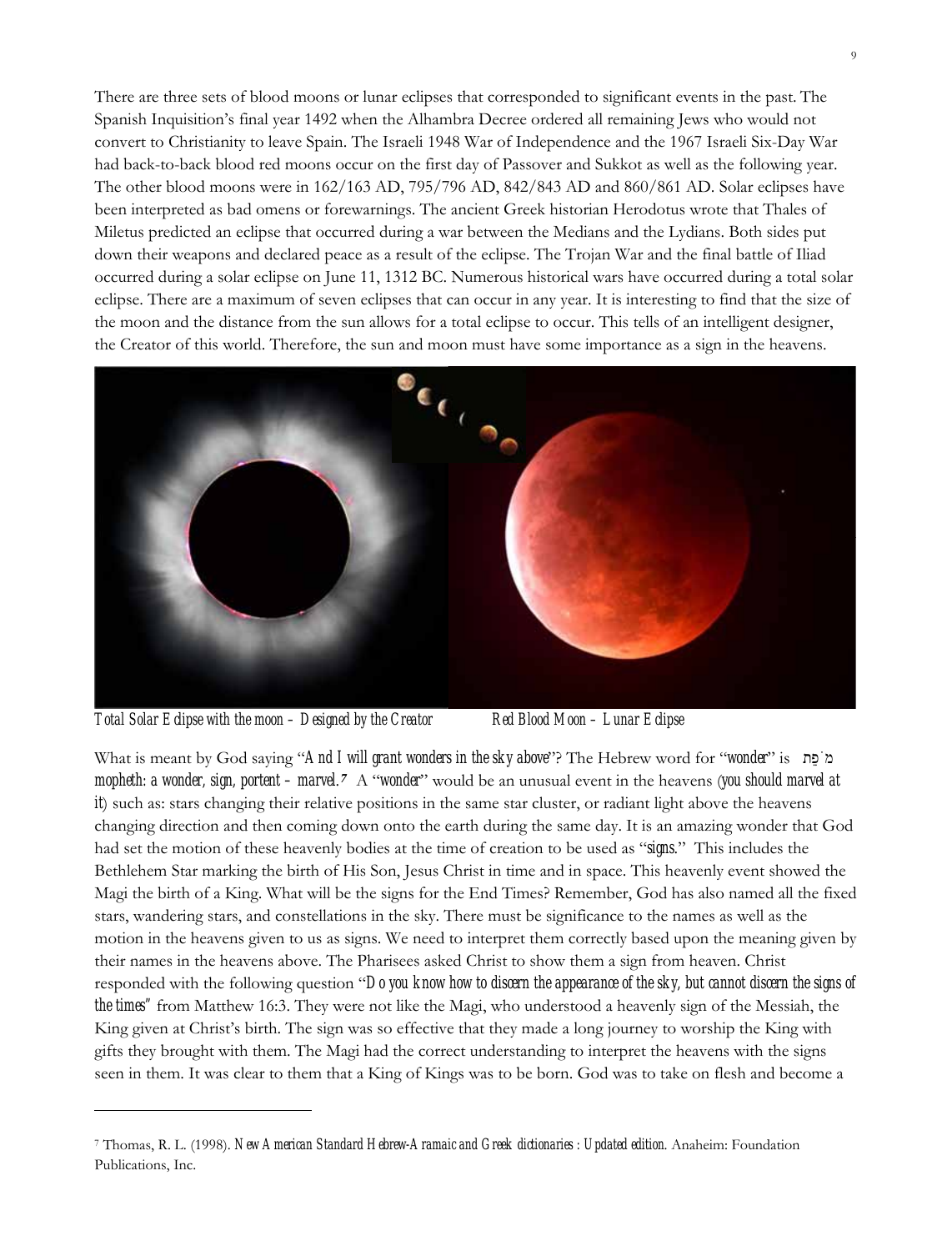man on this earth. Many of these interpretations have been corrupted over time. The Romans and Greeks turned them into gods and goddess. Orion known in Babylonian times as the "*True Shepherd*" has turned into the "*Hunter*." The shepherd's staff has been turned into a "*Hunter's*" club. Therefore, we will need to go back into history to get the proper interpretation of the constellations and planets that are in the heavens. It is extremely disturbing to look at the heavens and see the beautiful blue skies missing after existing for centuries. During the End Times, the sky has been replaced with darkness. Evil in the world, with wickedness ruling on it, seems to need darkness and not light. God provided darkness during the End Times for evil to dwell upon the earth. For if you remember, it was Christ's birth that led us on the journey of the End Times and the Rapture. Nevertheless, what was found was month after month of darkness on the earth due to planetary and solar eclipses.

# **The Time Known through Heavenly Signs**

The Prophet Joel and the Apostle Peter said there will be "*wonders in the sky*" as signs. Heavenly signs will provide an accurate date of these heavenly events which are unique in the skies. God set the rules of the heavens during creation, which is demonstrated through the fulfillment of His Word. In Job 38:33, God asked him "*Do you know the ordinances of the heaven or fix their rule over the earth"?* The Disciples asked Christ what would be the "*sign of Your*  coming, and of the end...." Christ answered them with a long list of events that must occur prior to His return. Christ understood in detail the order of events prior and during the Tribulation period. Many believe in the fact that neither the day nor the hour is known. How could this be? In John 1:3, it states the "*All things came into being through Him.*" This includes the creation of the heavens with its signs. This belief comes from quoting scripture out of context. In Matthew 24:34, it uses "*generation*" that is the time from creation until the universe is destroyed.

## Matthew 24:35-36 **"Heaven and earth will pass away, but My words will not pass away. But of that day and hour no one knows, not even the angels of heaven, nor the Son, but the Father alone."**

### 2 Peter 3:7 "**But by His word the present heavens and earth are being reserved for fire, kept for the day of judgment and destruction of ungodly men."<sup>8</sup>**

Only God the Father knows when this earth will pass away. It doesn't say Christ will not know when He will come again. There will be no signs in the heavens when the present heavens and earth will pass away with fire. The angels in heaven do understand the End Times; that is why the Archangel Michael, described those events to Daniel over 500 years before Christ's birth. Christ, the creator, must understand the timing. It is because "*the ordinances of the heavens*" were determined at the time of creation. He knows every thing relative to this "*generation*."

### Daniel 12:1 **"Now at that time Michael, the great prince who stands guard over the sons of your people, will arise. And there will be a time of distress such as never occurred since there was a nation until that time; and at that time your people, everyone who is found written in the book, will be rescued." 9**

Michael, the archangel, describes a "*time of distress*" which has "*never occurred"* before in time. It says all who are found written in the "*Book*" (Rev. 20-12) will be rescued. The Apostle Paul states we should be aware of the time of His Coming so we would not be overtaken as a thief in the night. Paul warns us to not sleep as others do, but let us be alert and sober. This is referring to the Rapture of being "*caught up together…*.*in the clouds to meet the Lord*." This is the Rapture of His Bride in Christ. We shall learn why the statement about staying "*Alert*" is made.

1 Thessalonians 5:4-6 **"But you, brethren, are not in darkness, that the day would overtake you like a thief; for you are all sons of light and sons of day. We are not of night, nor of darkness; so then let us not sleep as others do, but let us be alert and sober."** 

<sup>8</sup> *New American Standard Bible : 1995 update*. 1995 (Mt 24:35–36; 2 Peter 3:7). LaHabra, CA: The Lockman Foundation.

<sup>9</sup> *New American Standard Bible : 1995 update*. 1995 (Da 12:1, 1 Thess 5:4-6). LaHabra, CA: The Lockman Foundation.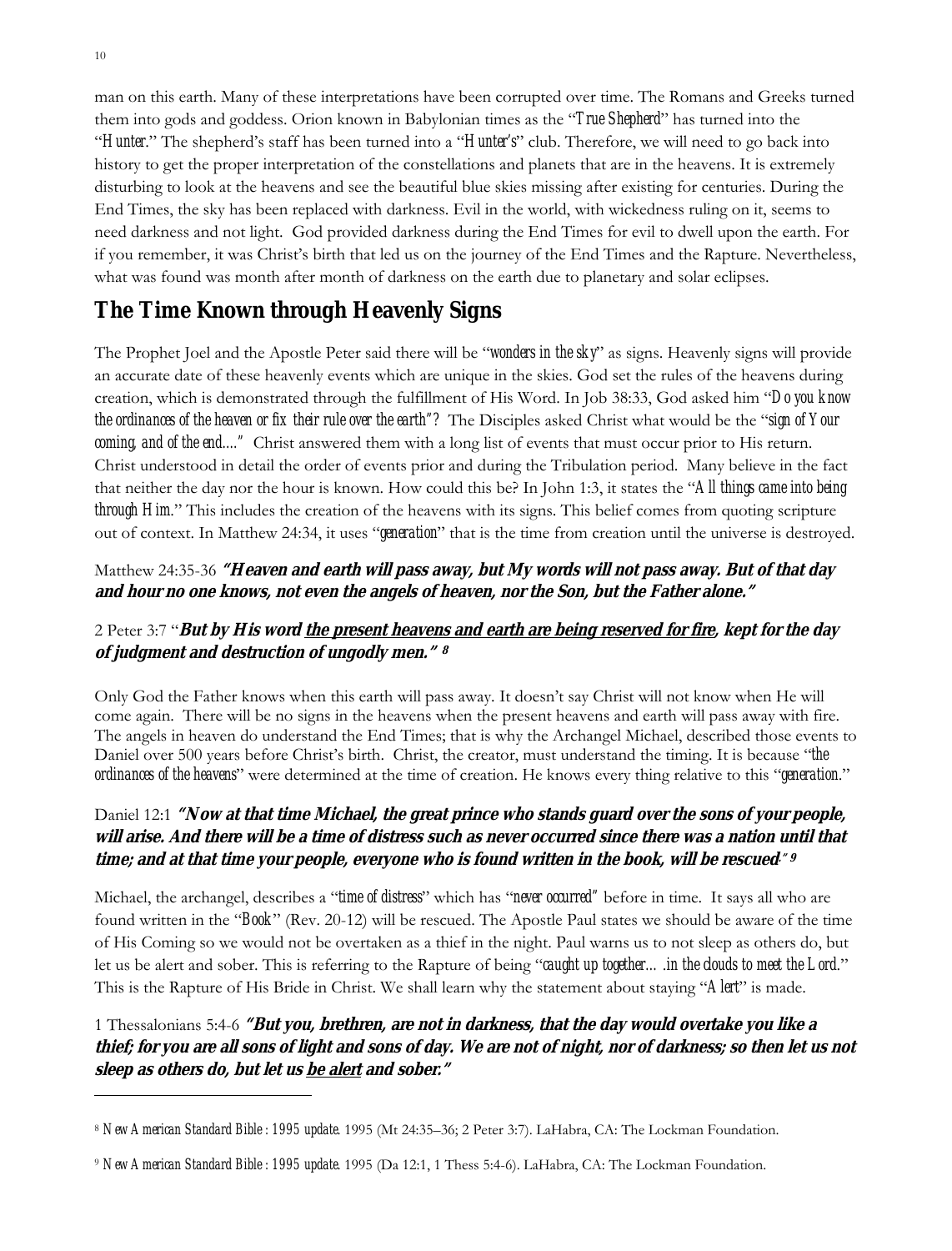Scripture makes the statement "*And then the sign of the Son of Man will appear in the sky....."* as mentioned in Matthew 24:30. Do you know what is the sign which Christ says will appear? We will see the sign just above the tree tops appear in the heavens prior to being "*caught up together… to meet the Lord*." We shouldn't be in darkness.

# **Heavenly Signs**

It should be obvious that "*Heavenly Signs*" are given for seeing**.** The very nature of a sign is it should be viewable among people on the earth; those who are looking for them. God wants us to know the timing of these events.

- **Men are called upon to see, look at, and behold signs.**
- **God created signs in the heavens for us to observe.**
- **Signs are intended to be conspicuous and not hidden.**

These events are targeted during the End Times over Jerusalem, which will become our primary viewing point on this earth. The Bible is clear about the use of "*Signs in the Heavens*". The Bible lets us know, they are to be used as messages or warnings about earthly events. The heavens and the universe truly declare His Mighty Glory.

# Psalm 19:1 **"The heavens are telling of the glory of God; ...expanse is declaring the work of His hands."<sup>10</sup>**



*The Whirlpool Galaxy with the Black Hole – symbol of the cross, Hubble Telescope (NASA***)** 

Signs were placed in the heavens by Christ Himself and the motion of heavenly bodies was determined at the time of creation. Otherwise, this would be denying Christ's Deity, who is seated at the right-hand of the Father. The meaning of the names of stars, their clusters and constellations were also given to us by Him. An example is a constellation that uses the dragon to represent Satan. It is in John's vision to fulfill scripture prophecy and to align with a sign in the heavens that were created at the very beginning of time. Even though it is unusual to call Satan the "*great dragon*," it is the term used throughout Revelation. This was because the "*sign*" seen by the Apostle John was a *"dragon*" – "*appeared in the heaven."* The word "*dragon*" matches the heavenly sign.

Revelation 12:3 **"Then another sign appeared in heaven: and behold, a great red dragon having seven heads and ten horns, and on his heads were seven diadems."** 

Revelation 12:9 **"And the great dragon was thrown down, the serpent of old who is called the devil and Satan, who deceives the whole world; he was thrown down to the earth and his angels were thrown down with him."<sup>11</sup>**

<sup>10</sup> *New American Standard Bible : 1995 update*. 1995 (Ps 19:1). LaHabra, CA: The Lockman Foundation.